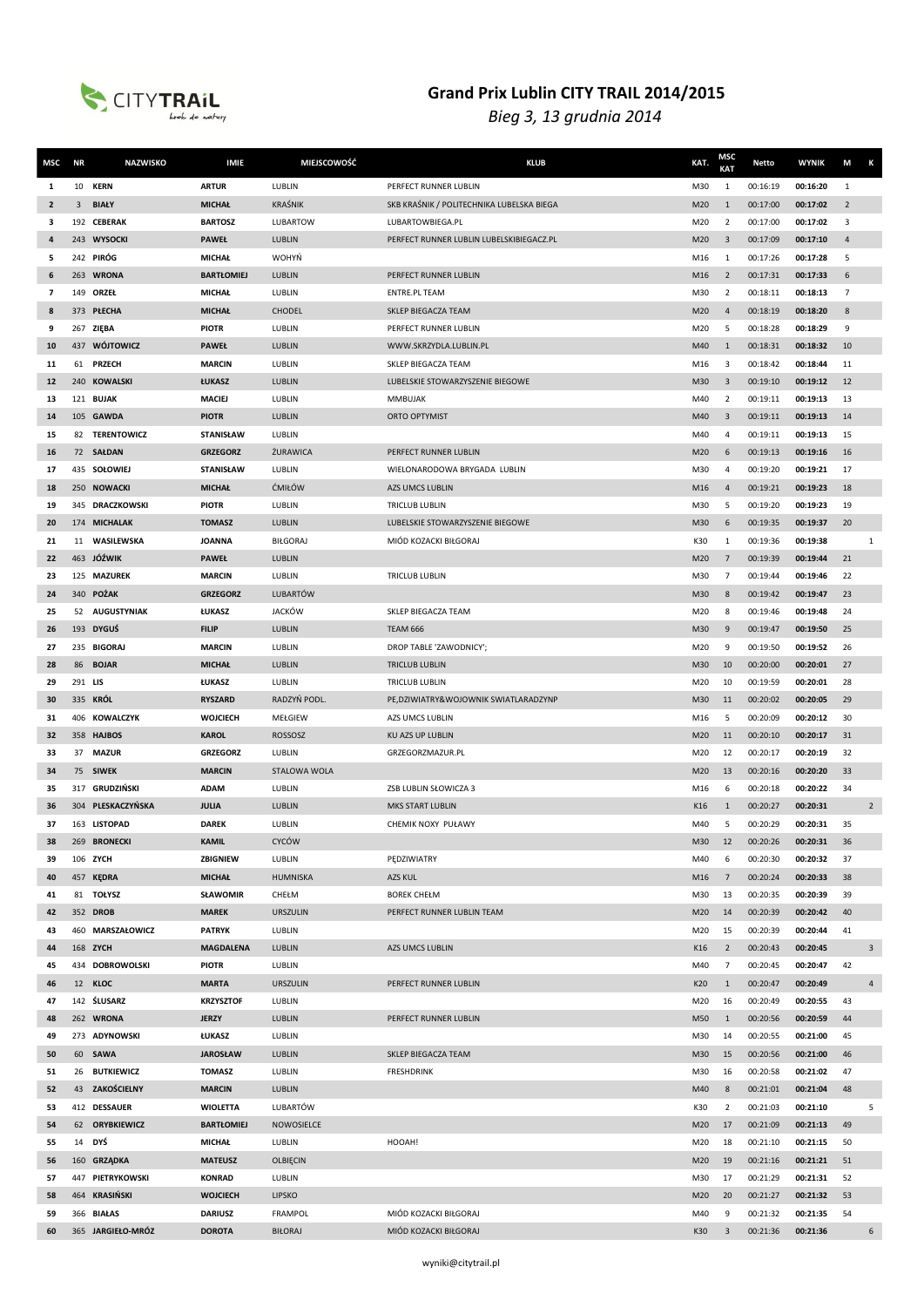

| MSC        | <b>NR</b> | <b>NAZWISKO</b>                  | <b>IMIE</b>                      | MIEJSCOWOŚĆ           | <b>KLUB</b>                                            | KAT.       | MSC<br>KAT          | Netto                | <b>WYNIK</b>         | M        | К              |
|------------|-----------|----------------------------------|----------------------------------|-----------------------|--------------------------------------------------------|------------|---------------------|----------------------|----------------------|----------|----------------|
| 61         |           | 181 WIŚNIEWSKI                   | <b>WOJCIECH</b>                  | LUBLIN                |                                                        | M20        | 21                  | 00:21:33             | 00:21:38             | 55       |                |
| 62         |           | 441 SANIAWA                      | <b>PIOTR</b>                     | <b>LUBLIN</b>         | <b>TRICLUB LUBLIN</b>                                  | M30        | 18                  | 00:21:24             | 00:21:41             | 56       |                |
| 63         | 97        | PRZYSIADŁY                       | <b>MICHAŁ</b>                    | WÓLKA ROKICKA         | PERFECT RUNNER LUBLIN                                  | M30        | 19                  | 00:21:39             | 00:21:43             | 57       |                |
| 64         |           | 374 KORZENIOWSKA                 | <b>KAROLINA</b>                  | <b>MOTYCZ</b>         | AZS UMCS                                               | K20        | $\overline{2}$      | 00:21:44             | 00:21:44             |          | $\overline{7}$ |
| 65         | 458       | <b>BIELECKA</b>                  | <b>ANNA</b>                      | LUBLIN                | AZS UMCS LUBLIN                                        | K16        | 3                   | 00:21:41             | 00:21:44             |          | 8              |
| 66         |           | 343 PUŁA                         | <b>WALDEK</b>                    | LUBLIN                | SKLEP BIEGACZA TEAM                                    | M30        | 20                  | 00:21:40             | 00:21:44             | 58       |                |
| 67         |           | 31 MAZUREK                       | <b>ROBERT</b>                    | LUBLIN                |                                                        | M30        | 21                  | 00:21:44             | 00:21:47             | 59       |                |
| 68         |           | 116 JEDRZEJEWSKI                 | <b>PAWEŁ</b>                     | NAŁĘCZÓW              |                                                        | M30        | 22                  | 00:21:46             | 00:21:49             | 60       |                |
| 69         | 55        | <b>BIL</b>                       | <b>MARCIN</b>                    | LUBLIN                |                                                        | M30        | 23                  | 00:21:45             | 00:21:51             | 61       |                |
| 70         |           | 275 SKOMRA                       | <b>MATEUSZ</b>                   | PUŁAWY                | POLITECHNIKA LUBELSKA BIEGA                            | M20        | 22                  | 00:21:50             | 00:21:54             | 62       |                |
| 71         | 65        | <b>DOŁBA</b>                     | <b>AREK</b>                      | LUBLIN                |                                                        | M30        | 24                  | 00:21:53             | 00:21:55             | 63       |                |
| 72         |           | 232 DACHNO                       | <b>MAREK</b>                     | LUBLIN                |                                                        | M20        | 23                  | 00:21:52             | 00:21:55             | 64       |                |
| 73         |           | 201 KLOC                         | <b>MIROSŁAW</b>                  | LUBLIN                | LUBELSKIE STOWARZYSZENIE BIEGOWE / KTOZABIL.PL         | M30        | 25                  | 00:21:54             | 00:22:02             | 65       |                |
| 74         | 9         | GRZYWACZEWSKA                    | <b>JUSTYNA</b>                   | <b>LUBLIN</b>         | <b>CITY TRAIL TEAM</b>                                 | K20        | 3                   | 00:21:59             | 00:22:02             |          | 9              |
| 75         | 57        | <b>MANDZIUK</b>                  | <b>MAREK</b>                     | <b>BIAŁA PODLASKA</b> | KBBB                                                   | M40        | 10                  | 00:22:02             | 00:22:08             | 66       |                |
| 76         |           | 413 SADOWSKI                     | <b>MATEUSZ</b>                   | <b>LUBLIN</b>         |                                                        | M30        | 26                  | 00:22:09             | 00:22:12             | 67       |                |
| 77         |           | 184 OPOKA                        | <b>DAWID</b>                     | LUBLIN                |                                                        | M20        | 24                  | 00:22:12             | 00:22:16             | 68       |                |
| 78         |           | 453 WACH                         | <b>GRZEGORZ</b>                  | <b>ŚWIDNIK</b>        | SKLEP BIEGACZA TEAM                                    | M30        | 27                  | 00:22:14             | 00:22:18             | 69       |                |
| 79         |           | 225 KOT                          | LESZEK                           | ŁĘCZNA                | LW BOGDANKA                                            | M60        | 1                   | 00:22:17             | 00:22:20             | 70       |                |
| 80         |           | 283 MAŁEK                        | <b>PIOTR</b>                     | <b>NIEMCE</b>         |                                                        | M20        | 25                  | 00:22:19             | 00:22:24             | 71       |                |
| 81         |           | 224 SKOCZEK                      | <b>MICHAŁ</b>                    | NAŁĘCZÓW              |                                                        | M16        | 8                   | 00:22:20             | 00:22:25             | 72       |                |
| 82         |           | 391 BOGDANOW                     | <b>ANDRZEJ</b>                   | <b>LUBLIN</b>         |                                                        | M50        | $\overline{2}$      | 00:22:16             | 00:22:27             | 73       |                |
| 83         |           | 153 STEC                         | <b>ARTUR</b>                     | LUBLIN                |                                                        | M20        | 26                  | 00:22:19             | 00:22:29             | 74       |                |
| 84         |           | 229 MAZIARZ                      | <b>DAMIAN</b>                    | ŚWIDNIK               | KLUB ŻEGLARSKI ŚWIDNIK                                 | M30        | 28                  | 00:22:25             | 00:22:32             | 75       |                |
| 85         |           | 401 TOPOROWSKI                   | <b>KAMIL</b>                     | ŚWIDNIK               | <b>BIEGAJĄCY ŚWIDNIK</b>                               | M30        | 29                  | 00:22:27             | 00:22:35             | 76       |                |
| 86         |           | 114 MICHAŁOWSKA<br>320 KOŁODZIEJ | <b>ANNA</b><br><b>DANIEL</b>     | LUBLIN<br>GARBÓW      | ZSB LUBLIN SŁOWICZA 3                                  | K30        | $\overline{4}$<br>9 | 00:22:33<br>00:22:37 | 00:22:36<br>00:22:39 | 77       | 10             |
| 87<br>88   |           | 70 TOMASZEWSKI                   | <b>PIOTR</b>                     | LUBLIN                | <b>BRACIAT</b>                                         | M16<br>M30 | 30                  | 00:22:32             | 00:22:42             | 78       |                |
| 89         |           | 354 ROSOŁOWICZ                   | <b>JERZY</b>                     | LUBLIN                | LSB                                                    | M60        | $\overline{2}$      | 00:22:36             | 00:22:42             | 79       |                |
| 90         |           | 34 SAWA                          | <b>PIOTR</b>                     | LUBLIN                |                                                        | M20        | 27                  | 00:22:39             | 00:22:45             | 80       |                |
| 91         |           | 203 KOTUŁA                       | <b>JAROSŁAW</b>                  | LUBLIN                | SKLEP BIEGACZA LUBLIN/ORA LUBLIN                       | M20        | 28                  | 00:22:42             | 00:22:45             | 81       |                |
| 92         |           | 21 GRZYBEK                       | <b>MACIEJ</b>                    | LUBLIN                | WWW.PETITSTUDIO.EU                                     | M20        | 29                  | 00:22:38             | 00:22:47             | 82       |                |
| 93         |           | 432 PYLAK                        | <b>KRZYSZTOF</b>                 | KRZYWE                |                                                        | M20        | 30                  | 00:22:37             | 00:22:48             | 83       |                |
| 94         |           | 270 MAJCHER                      | <b>KRZYSZTOF</b>                 | LUBLIN                |                                                        | M30        | 31                  | 00:22:44             | 00:22:51             | 84       |                |
| 95         | 35        | WEGRZYNEK                        | <b>TOMASZ</b>                    | DĘBLIN                | <b>MASTERRUN</b>                                       | M30        | 32                  | 00:22:45             | 00:22:53             | 85       |                |
| 96         |           | 258 JACHYMEK                     | <b>ARKADIUSZ</b>                 | LUBLIN                | <b>INPRO</b>                                           | M30        | 33                  | 00:22:52             | 00:22:58             | 86       |                |
| 97         |           | 379 STARZYŃSKI                   | <b>STEFAN</b>                    | LUBLIN                | PERFECT RUNNER LUBLIN                                  | M40        | 11                  | 00:22:55             | 00:23:02             | 87       |                |
| 98         |           | 110 SEKUŁA                       | <b>MAGDALENA</b>                 | ŚWIDNIK               | <b>BELFER TEAM</b>                                     | K16        | $\overline{4}$      | 00:23:01             | 00:23:04             |          | 11             |
| 99         |           | 113 KUK                          | <b>DANIEL</b>                    | LUBLIN                | POLITECHNIKA LUBELSKA BIEGA                            | M20        | 31                  | 00:22:59             | 00:23:06             | 88       |                |
| 100        |           | 38 JÓŹWIAK                       | <b>ADRIAN</b>                    | LUBLIN                |                                                        | M20        | 32                  | 00:23:00             | 00:23:08             | 89       |                |
| 101        |           | 214 <b>ŻYTAR</b>                 | <b>PAWEŁ</b>                     | LUBLIN                | SAM ZE SOBA                                            | M20        | 33                  | 00:23:05             | 00:23:10             | 90       |                |
| 102        |           | 39 ZBICIAK                       | <b>ADAM</b>                      | <b>LUBARTÓW</b>       |                                                        | M40        | 12                  | 00:23:02             | 00:23:10             | 91       |                |
| 103        |           | 444 BOGACZEWICZ                  | <b>DAWID</b>                     | <b>KAMIONKA</b>       |                                                        | M20        | 34                  | 00:23:01             | 00:23:11             | 92       |                |
| 104        |           | 381 PUDŁO                        | <b>BARBARA</b>                   | LUBLIN                | ZSB LUBLIN SŁOWICZA 3                                  | K50        | $\mathbf{1}$        | 00:23:06             | 00:23:11             |          | 12             |
| 105        |           | 177 ZYGMUNT                      | <b>ALEKSANDER</b>                | LUBLIN                |                                                        | M50        | 3                   | 00:23:07             | 00:23:11             | 93       |                |
| 106        |           | 67 MIROSŁAW                      | <b>ALBERT</b>                    | LUBLIN                | SPARTA                                                 | M40        | 13                  | 00:23:05             | 00:23:11             | 94       |                |
| 107        |           | 281 SZEWCZUK<br>395 KUREK        | <b>PAWEŁ</b><br><b>ARKADIUSZ</b> | HRUBIESZÓW<br>LUBLIN  | POLITECHNIKA LUBELSKA BIEGA                            | M16        | 10                  | 00:23:13<br>00:23:11 | 00:23:20<br>00:23:20 | 95<br>96 |                |
| 108<br>109 |           | 146 SPRAWKA                      | <b>PAWEŁ</b>                     | LUBLIN                | SKLEP BIEGACZA TEAM                                    | M30<br>M40 | 34<br>14            | 00:23:18             | 00:23:22             | 97       |                |
| 110        |           | 20 KOŁTUNIEWICZ                  | <b>ANDRZEJ</b>                   | LUBLIN                |                                                        | M30        | 35                  | 00:23:14             | 00:23:24             | 98       |                |
| 111        |           | 42 GAJEK                         | <b>GRZEGORZ</b>                  | CZÓŁNA                | WIEŚ TAŃCZY I BIEGA                                    | M30        | 36                  | 00:23:15             | 00:23:26             | 99       |                |
| 112        |           | 414 KUNCEWICZ                    | <b>WERONIKA</b>                  | LUBLIN                | SKLEP BIEGACZA LUBLIN                                  | K16        | 5                   | 00:23:19             | 00:23:27             |          | 13             |
| 113        |           | 90 SAŁBUT                        | <b>GRZEGORZ</b>                  | LUBLIN                |                                                        | M30        | 37                  | 00:23:27             | 00:23:30             | 100      |                |
| 114        |           | 319 GIENEJA                      | <b>KACPER</b>                    | LUBLIN                | ZSB LUBLIN SŁOWICZA 3                                  | M16        | 11                  | 00:23:33             | 00:23:37             | 101      |                |
| 115        |           | 268 KULIK                        | <b>GRZEGORZ</b>                  | LUBLIN                | LUBELSKIE STOWARZYSZENIE BIEGOWE/PERFECT RUNNER LUBLIN | M30        | 38                  | 00:23:30             | 00:23:39             | 102      |                |
| 116        |           | 455 MATUSZAK                     | <b>MARIUSZ</b>                   | LUBLIN                |                                                        | M20        | 35                  | 00:23:35             | 00:23:44             | 103      |                |
| 117        |           | 102 KOCHANIEC                    | <b>KAROLINA</b>                  | LUBLIN                | PERFECT RUNNER LUBLIN                                  | K20        | 4                   | 00:23:37             | 00:23:44             |          | 14             |
| 118        |           | 119 KRÓLIKOWSKI                  | <b>PIOTR</b>                     | <b>LUBLIN</b>         | WWW.IPSUM.STREFA.PL                                    | M30        | 39                  | 00:23:39             | 00:23:45             | 104      |                |
| 119        | 41        | <b>GAJEK</b>                     | MAGDALENA                        | LUBLIN                | WIEŚ TAŃCZY I BIEGA                                    | K40        | 1                   | 00:23:36             | 00:23:46             |          | 15             |
| 120        |           | 186 KRAWCZYK                     | PRZEMYSŁAW                       | <b>NIEMCE</b>         | <b>BARAN CYCLING TEAM</b>                              | M30        | 40                  | 00:23:43             | 00:23:52 105         |          |                |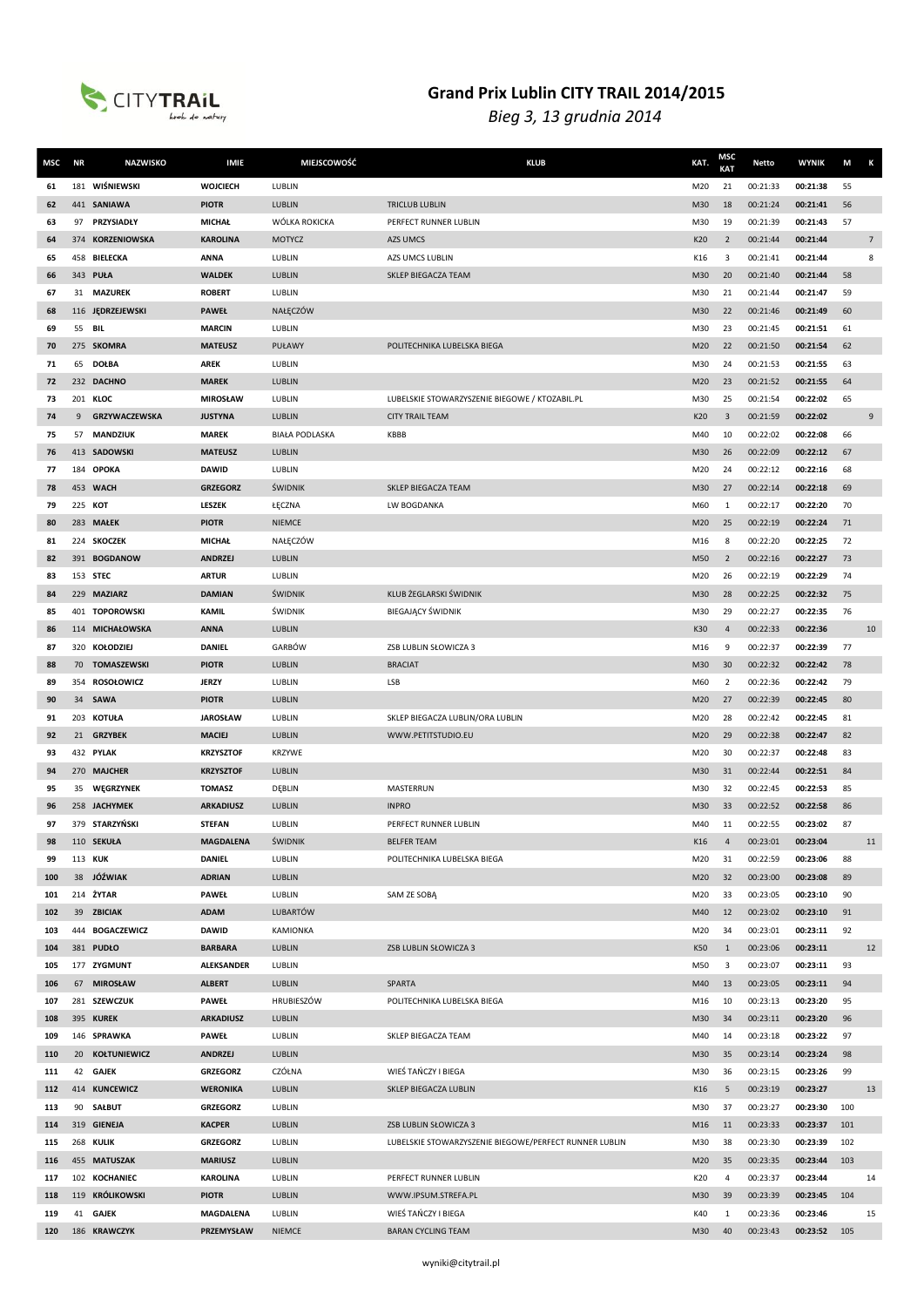

| MSC        | <b>NR</b> | <b>NAZWISKO</b>           | <b>IMIE</b>                      | MIEJSCOWOŚĆ          | <b>KLUB</b>                                          | KAT.       | MSC<br><b>KAT</b> | Netto                | <b>WYNIK</b>         | M          | К  |
|------------|-----------|---------------------------|----------------------------------|----------------------|------------------------------------------------------|------------|-------------------|----------------------|----------------------|------------|----|
| 121        |           | 251 ZIÓŁEK                | <b>MIROSŁAW</b>                  | <b>JACKÓW</b>        | SAINT GOBAIN SQUAD                                   | M50        | 4                 | 00:23:49             | 00:23:59             | 106        |    |
| 122        |           | 156 LIPKA                 | <b>JACEK</b>                     | LUBLIN               |                                                      | M40        | 15                | 00:23:50             | 00:23:59             | 107        |    |
| 123        |           | 115 WOŹNIAK               | <b>MICHAŁ</b>                    | LUBLIN               |                                                      | M30        | 41                | 00:23:52             | 00:23:59             | 108        |    |
| 124        |           | 226 PIEJAK                | ŁUKASZ                           | NIEDRZWICA KOŚCIELNA |                                                      | M20        | 36                | 00:23:47             | 00:24:00             | 109        |    |
| 125        |           | 465 ORLIKOWSKI            | ZBIGNIEW                         | LUBLIN               |                                                      | M40        | 16                | 00:23:48             | 00:24:01             | 110        |    |
| 126        |           | 33 PRZYBYSZ               | <b>MARIUSZ</b>                   | <b>LUBARTÓW</b>      |                                                      | M30        | 42                | 00:23:51             | 00:24:03             | 111        |    |
| 127        | 357       | WÓJCIK                    | <b>RENATA</b>                    | LUBLIN               | PERFECT RUNNER                                       | K30        | 5                 | 00:24:07             | 00:24:07             |            | 16 |
| 128        |           | 313 TOPOROWSKA            | <b>OLGA</b>                      | <b>LUBLIN</b>        | LUBELSKIE STOWARZYSZENIE BIEGOWE / LGT               | K20        | 5                 | 00:24:02             | 00:24:08             |            | 17 |
| 129        | 56        | <b>OLESZCZUK</b>          | LESZEK                           | LUBLIN               | INFINITE.PL                                          | M30        | 43                | 00:23:47             | 00:24:10             | 112        |    |
| 130        | 294       | <b>KULIK</b>              | ŁUKASZ                           | <b>LUBLIN</b>        | <b>DRUNK TEAM</b>                                    | M20        | 37                | 00:24:00             | 00:24:11             | 113        |    |
| 131        | 239       | MAJ                       | <b>SŁAWOMIR</b>                  | ŚWIDNIK              |                                                      | M30        | 44                | 00:24:02             | 00:24:12             | 114        |    |
| 132        | 429       | <b>BUGAŁA</b>             | <b>ROBERT</b>                    | LUBLIN               | <b>SOLID HOUSE</b>                                   | M40        | 17                | 00:24:04             | 00:24:12             | 115        |    |
| 133        |           | 176 SOCHACKI              | <b>DANIEL</b>                    | LUBLIN               | <b>TRICLUB LUBLIN</b>                                | M30        | 45                | 00:24:09             | 00:24:12             | 116        |    |
| 134        |           | 326 KUCZMOWSKI            | <b>TOMASZ</b>                    | <b>LUBLIN</b>        |                                                      | M30        | 46                | 00:24:03             | 00:24:15             | 117        |    |
| 135        |           | 132 KONOWAŁEK             | <b>PAWEŁ</b>                     | ŚWIDNIK              |                                                      | M30        | 47                | 00:24:10             | 00:24:16             | 118        |    |
| 136        |           | 198 <b>BURY</b>           | <b>JADWIGA</b>                   | <b>KRZCZONÓW</b>     |                                                      | K50        | $\overline{2}$    | 00:24:15             | 00:24:19             |            | 18 |
| 137        |           | 442 SZEWCZUK              | <b>PAULINA</b>                   | HRUBIESZÓW           | POLITECHNIKA LUBELSKA BIEGA                          | K20        | 6                 | 00:24:18             | 00:24:24             |            | 19 |
| 138        |           | 410 RORAT                 | <b>ARTUR</b>                     | CHEŁM                | <b>CHEŁM BIEGA</b>                                   | M20        | 38                | 00:24:16             | 00:24:27             | 119        |    |
| 139        |           | 372 SKWARZYŃSKI           | <b>ARTUR</b>                     | LUBLIN               |                                                      | M40        | 18                | 00:24:27             | 00:24:32             | 120        |    |
| 140        |           | 152 LEWANDOWSKI           | <b>MACIEJ</b>                    | <b>TURKA</b>         |                                                      | M40        | 19                | 00:24:25             | 00:24:34             | 121        |    |
| 141        | 54        | <b>BADOWSKI</b>           | <b>KRZYSZTOF</b>                 | LUBLIN               | TUPU TUP PO ŚNIEGU                                   | M30        | 48                | 00:24:15             | 00:24:35             | 122        |    |
| 142        |           | 346 PRAŻMO                | <b>ROMAN</b>                     | SAMOKLĘSKI           |                                                      | M50        | 5                 | 00:24:28             | 00:24:37             | 123        |    |
| 143        |           | 344 ŻABNIAK               | <b>KAZIMIERZ</b>                 | LUBLIN               |                                                      | M60        | 3                 | 00:24:34             | 00:24:39             | 124        |    |
| 144        |           | 221 PODLECKI              | <b>MAREK</b>                     | <b>ĆMIŁÓW</b>        |                                                      | M40        | 20                | 00:24:40             | 00:24:48             | 125        |    |
|            | 48        | BIEGAJ                    | <b>JACEK</b>                     | LUBLIN               |                                                      | M40        | 21                | 00:24:42             | 00:24:48             | 126        |    |
| 145<br>146 |           | 109 SEKUŁA                | <b>JOANNA</b>                    | ŚWIDNIK              | <b>BELFER TEAM</b>                                   | K40        | $\overline{2}$    | 00:24:46             | 00:24:50             |            | 20 |
| 147        | 301       | MASŁOWSKI                 | <b>MARCIN</b>                    | TOMASZOWICE          | <b>TRICLUB LUBLIN</b>                                |            | 49                | 00:24:47             | 00:24:51             | 127        |    |
|            |           |                           |                                  | LUBLIN               |                                                      | M30        |                   |                      |                      |            |    |
| 148        |           | 334 DZIKOWIEC             | <b>JAN</b>                       |                      |                                                      | M40        | 22                | 00:24:49             | 00:24:52             | 128        |    |
| 149        | 370       | <b>BURDACH</b>            | <b>BOGDAN</b><br><b>PAWEŁ</b>    | LUBLIN               | AUTO-EURO TEAM                                       | M40        | 23                | 00:24:50             | 00:24:58             | 129        |    |
| 150        |           | 134 TALMA                 |                                  | <b>LUBARTÓW</b>      | LUBARTOWBIEGA.PL                                     | M30        | 50                | 00:24:50             | 00:24:59             | 130        |    |
| 151        |           | 392 KRUK                  | <b>TOMASZ</b>                    | LUBLIN               | LUBELSKIE STOWARZYSZENIE BIEGOWE                     | M40        | 24                | 00:24:49             | 00:24:59             | 131        |    |
| 152        | 139       | WAWRZYKOWSKI              | <b>JAROSŁAW</b><br><b>MICHAŁ</b> | <b>LUBLIN</b>        |                                                      | M40        | 25                | 00:24:57             | 00:25:04             | 132        |    |
| 153        |           | 245 KRÓLIK                |                                  | ŚWIDNIK              | <b>BELFER TEAM</b>                                   | M30        | 51                | 00:24:54             | 00:25:07             | 133        |    |
| 154        |           | 388 LITWIN<br>199 PLESKOT | <b>BARTOSZ</b><br><b>TOMASZ</b>  | CHEŁM<br>CYCÓW       | UNIWERSYTET MEDYCZNY W LUBLINIE<br>ORZECHOWE ZACISZE | M20        | 39<br>52          | 00:24:56<br>00:25:04 | 00:25:09<br>00:25:10 | 134<br>135 |    |
| 155<br>156 |           | 27 BERNAT                 | <b>PIOTR</b>                     | <b>LUBLIN</b>        | <b>BER-SHOP FAMILY TEAM</b>                          | M30<br>M30 | 53                | 00:25:01             | 00:25:12             | 136        |    |
| 157        | 44        | <b>PECIAK</b>             | <b>ROBERT</b>                    | LUBLIN               |                                                      | M50        | 6                 | 00:24:59             | 00:25:13             | 137        |    |
| 158        | 32        | <b>MAZUREK</b>            | <b>KATARZYNA</b>                 | <b>LUBLIN</b>        |                                                      | K30        | 6                 | 00:25:05             | 00:25:13             |            | 21 |
| 159        |           | 351 BAŃKOWSKI             | <b>KAMIL</b>                     | LUBLIN               | POLITECHNIKA LUBELSKA BIEGA                          | M20        | 40                | 00:25:14             | 00:25:20             | 138        |    |
| 160        |           | 285 WELMAN                | <b>PIOTR</b>                     | LUBLIN               |                                                      | M40        | 26                | 00:25:13             | 00:25:20             | 139        |    |
| 161        |           | 197 SKAŁA                 | <b>RAFAŁ</b>                     | LUBLIN               |                                                      | M20        | 41                | 00:25:25             | 00:25:32             | 140        |    |
| 162        |           | 456 ULICZNY               | <b>ADAM</b>                      | LUBLIN               | PERFECT RUNNER TEAM                                  | M40        | 27                | 00:25:26             | 00:25:37             | 141        |    |
| 163        |           | 293 BABKIEWICZ            | <b>SZYMON</b>                    | LUBLIN               |                                                      | M30        | 54                | 00:25:24             | 00:25:39             | 142        |    |
| 164        | 88        | <b>BIELSKI</b>            | <b>BARTŁOMIEJ</b>                | LUBLIN               | <b>BBL LUBLIN</b>                                    | M30        | 55                | 00:25:26             | 00:25:41             | 143        |    |
| 165        |           | 135 SZCZUKA               | <b>KRZYSZTOF</b>                 | LUBLIN               |                                                      | M20        | 42                | 00:25:29             | 00:25:41             | 144        |    |
| 166        |           | 333 SKARŻYŃSKI            | <b>MAREK</b>                     | LUBLIN               | <b>TRICLUB LUBLIN</b>                                | M40        | 28                | 00:25:28             | 00:25:43             | 145        |    |
| 167        | 45        | <b>PECIAK</b>             | <b>PIOTR</b>                     | LUBLIN               |                                                      | M16        | 12                | 00:25:31             | 00:25:44             | 146        |    |
| 168        |           | 96 SZCZERBATKO            | <b>JOANNA</b>                    | LUBLIN               | <b>SIOSTRY BIEGAJĄ</b>                               | K30        | $\overline{7}$    | 00:25:40             | 00:25:46             |            | 22 |
| 169        | 80        | WASILEWSKI                | <b>MARCIN</b>                    | LUBLIN               | <b>BIEGAJĄCY MARTENS</b>                             | M30        | 56                | 00:25:48             | 00:25:51             | 147        |    |
| 170        |           | 367 RACZKOWSKI            | <b>DARIUSZ</b>                   | LUBLIN               |                                                      | M20        | 43                | 00:25:35             | 00:25:52             | 148        |    |
| 171        |           | 409 PICH                  | <b>MACIEJ</b>                    | PRZEMYŚL             |                                                      | M20        | 44                | 00:25:56             | 00:26:06             | 149        |    |
| 172        |           | 459 ZIELIŃSKI             | <b>PATRYK</b>                    | PUCHACZÓW            |                                                      | M20        | 45                | 00:26:02             | 00:26:14             | 150        |    |
| 173        |           | 359 OGÓREK                | MAGDALENA                        | ŁĘCZNA               |                                                      | K20        | $\overline{7}$    | 00:26:02             | 00:26:14             |            | 23 |
| 174        |           | 218 CHACHAJ               | <b>TOMASZ</b>                    | LUBLIN               |                                                      | M40        | 29                | 00:26:00             | 00:26:16             | 151        |    |
| 175        |           | 195 GOŁĘBIOWSKI           | <b>ROMAN</b>                     | LUBLIN               | <b>GBUREK</b>                                        | M30        | 57                | 00:26:05             | 00:26:18             | 152        |    |
| 176        |           | 384 ZYCH                  | <b>GRZEGORZ</b>                  | KRAŚNIK              | PĘDZIWIATRY                                          | M40        | 30                | 00:26:16             | 00:26:26             | 153        |    |
| 177        |           | 91 PAWLIK                 | <b>MICHAŁ</b>                    | RYKI                 | <b>BIEGUSIEM.PL</b>                                  | M20        | 46                | 00:26:11             | 00:26:26             | 154        |    |
| 178        |           | 237 WIĘCH                 | <b>SEBASTIAN</b>                 | UŁĘŻ                 | <b>BIEGUSIEM.PL</b>                                  | M30        | 58                | 00:26:17             | 00:26:30             | 155        |    |
| 179        |           | 63 RORAT                  | LENA                             | CHEŁM                | CHEŁM BIEGA                                          | K30        | 8                 | 00:26:24             | 00:26:35             |            | 24 |
| 180        |           | 428 WÓJCIK                | <b>MARCIN</b>                    | LUBLIN               |                                                      | M30        | 59                | 00:26:24             | 00:26:39             | 156        |    |
|            |           |                           |                                  |                      |                                                      |            |                   |                      |                      |            |    |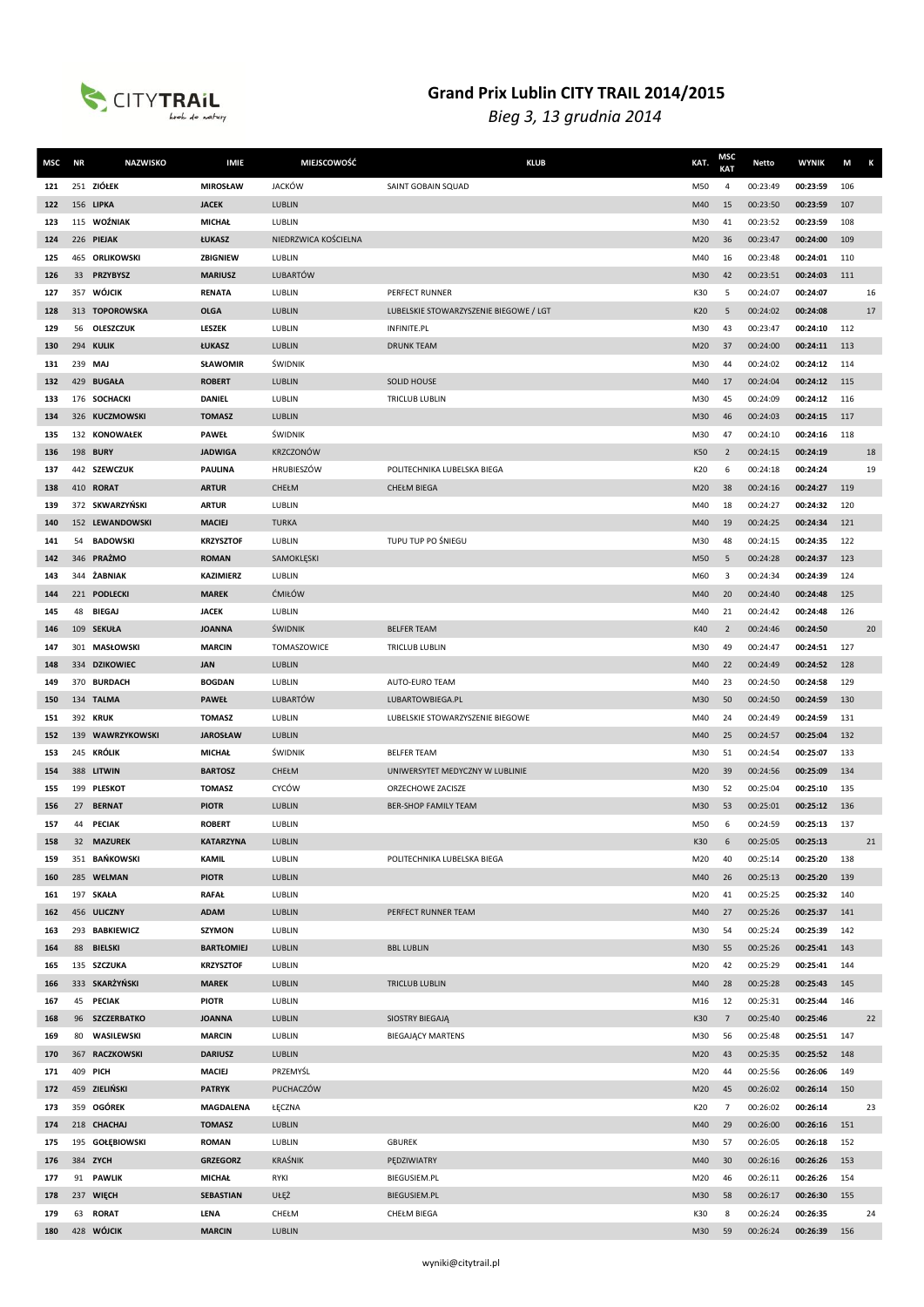

| MSC | <b>NR</b> | <b>NAZWISKO</b>         | <b>IMIE</b>       | MIEJSCOWOŚĆ           | <b>KLUB</b>                                            | KAT. | MSC<br><b>KAT</b> | Netto    | <b>WYNIK</b> | M   | Κ  |
|-----|-----------|-------------------------|-------------------|-----------------------|--------------------------------------------------------|------|-------------------|----------|--------------|-----|----|
| 181 |           | 187 KUNIEWICZ           | <b>EWA</b>        | LUBLIN                |                                                        | K30  | 9                 | 00:26:40 | 00:26:51     |     | 25 |
| 182 |           | 452 BIELAK              | <b>KRZYSZTOF</b>  | LUBLIN                | FB/BIEGOWA PRZYGODA                                    | M30  | 60                | 00:26:48 | 00:26:52     | 157 |    |
| 183 |           | 155 AFTYKA              | <b>JAKUB</b>      | LUBLIN                | <b>FIDOSY</b>                                          | M30  | 61                | 00:26:37 | 00:26:53     | 158 |    |
| 184 |           | 173 MANDZIUK            | <b>MARTA</b>      | <b>BIAŁA PODLASKA</b> | PSW/KBBB                                               | K40  | $\overline{3}$    | 00:26:47 | 00:26:54     |     | 26 |
| 185 |           | 220 KONOPKA             | <b>PIOTR</b>      | LUBLIN                | LUBELSKIE STOWARZYSZENIE BIEGOWE/PERFECT RUNNER LUBLIN | M30  | 62                | 00:26:43 | 00:26:55     | 159 |    |
| 186 |           | 430 MAKUCH              | <b>ARKADIUSZ</b>  | <b>KAMIONKA</b>       |                                                        | M40  | 31                | 00:26:44 | 00:26:56     | 160 |    |
| 187 |           | 462 LESIAK              | <b>JAKUB</b>      | LUBLIN                | AKADEMOS                                               | M30  | 63                | 00:26:43 | 00:26:57     | 161 |    |
| 188 |           | 170 JAZUREK             | <b>PAWEŁ</b>      | <b>RYKI</b>           | <b>BIEGUSIEM.PL</b>                                    | M20  | 47                | 00:27:02 | 00:27:16     | 162 |    |
| 189 |           | 18 LITWIŃSKI            | <b>KRZYSZTOF</b>  | LUBLIN                |                                                        | M40  | 32                | 00:27:05 | 00:27:16     | 163 |    |
| 190 |           | 402 DYDUCH              | <b>MATEUSZ</b>    | LUBLIN                |                                                        | M30  | 64                | 00:27:07 | 00:27:20     | 164 |    |
| 191 | 98        | <b>HOLUB</b>            | <b>MONIKA</b>     | LUBLIN                | SIOSTRY BIEGAJĄ                                        | K40  | 4                 | 00:27:16 | 00:27:22     |     | 27 |
| 192 |           | 261 PASTUCHA            | <b>MALGORZATA</b> | LUBLIN                |                                                        | K30  | 10                | 00:27:12 | 00:27:23     |     | 28 |
| 193 | 189       | <b>NOWAK</b>            | <b>CEZARY</b>     | ŚWIDNIK               |                                                        | M40  | 33                | 00:27:13 | 00:27:26     | 165 |    |
| 194 |           | 380 DERLUKIEWICZ        | AGNIESZKA         | LUBLIN                |                                                        | K20  | 8                 | 00:27:15 | 00:27:27     |     | 29 |
| 195 | 25        | <b>BASAJ</b>            | ŁUKASZ            | LUBLIN                | ZIELONABIEZNIA.PL                                      | M30  | 65                | 00:27:22 | 00:27:33     | 166 |    |
| 196 |           | 274 JASIŃSKI            | <b>JERZY</b>      | LUBLIN                |                                                        | M60  | 4                 | 00:27:27 | 00:27:36     | 167 |    |
| 197 |           | 107 ZYCH                | <b>ANNA</b>       | LUBLIN                | PEDZIWIATRY                                            | K40  | 5                 | 00:27:29 | 00:27:38     |     | 30 |
| 198 |           | 213 ZARĘBA              | <b>AGNIESZKA</b>  | <b>LUBLIN</b>         |                                                        | K30  | 11                | 00:27:27 | 00:27:41     |     | 31 |
| 199 |           | 360 CIEŚLAK             | PRZEMYSŁAW        | MILANÓWEK             | DOGOŃ GRODZISK MAZOWIECKI                              | M30  | 66                | 00:27:21 | 00:27:46     | 168 |    |
| 200 |           | 215 LUKANTY             | <b>RAFAŁ</b>      | LUBLIN                |                                                        | M30  | 67                | 00:27:41 | 00:27:47     | 169 |    |
| 201 |           | 157 HILLER              | <b>JERZY</b>      | LUBLIN                | LUBELSKIE STOWARZYSZENIE BIEGOWE/PERFECT RUNNER LUBLIN | M60  | 5                 | 00:27:43 | 00:27:50     | 170 |    |
| 202 |           | 209 DACHNO              | <b>DANIEL</b>     | LUBLIN                |                                                        | M50  | $\overline{7}$    | 00:27:47 | 00:28:04     | 171 |    |
| 203 | 79        | PAWĘZKA                 | <b>MIROSŁAW</b>   | LUBLIN                |                                                        | M30  | 68                | 00:27:58 | 00:28:11     | 172 |    |
| 204 |           | 238 ZIÓŁEK              | <b>TERESA</b>     | <b>JACKÓW</b>         |                                                        | K50  | 3                 | 00:28:10 | 00:28:19     |     | 32 |
| 205 |           | 212 PASZCZYK            | <b>ANNA</b>       | LUBLIN                |                                                        | K30  | 12                | 00:28:08 | 00:28:22     |     | 33 |
| 206 |           | 450 GUSTAW              | <b>KRZYSZTOF</b>  | LUBLIN                |                                                        | M50  | 8                 | 00:28:33 | 00:28:34     | 173 |    |
| 207 |           | 40 KWIECIEŃ             | <b>MONIKA</b>     | ŚWIDNIK               |                                                        | K30  | 13                | 00:28:58 | 00:29:10     |     | 34 |
| 208 |           | 210 DUDEK-WÓJCIK        | <b>JAGODA</b>     | LUBLIN                |                                                        | K20  | 9                 | 00:29:06 | 00:29:15     |     | 35 |
| 209 |           | 461 POZAK               | <b>KATARZYNA</b>  | LUBLIN                |                                                        | K30  | 14                | 00:29:05 | 00:29:24     |     | 36 |
| 210 |           | 448 MALINOWSKA          | <b>JUSTYNA</b>    | LUBLIN                |                                                        | K20  | 10                | 00:29:20 | 00:29:33     |     | 37 |
| 211 | 74        | <b>BINIAŚ-PASTUSIAK</b> | <b>ANNA</b>       | <b>NIEMCE</b>         |                                                        | K30  | 15                | 00:29:25 | 00:29:34     |     | 38 |
| 212 | 369       | <b>KEPKA</b>            | <b>ADRIAN</b>     | LUBLIN                |                                                        | M20  | 48                | 00:29:18 | 00:29:34     | 174 |    |
| 213 |           | 387 SENDER              | <b>ANDRZEJ</b>    | <b>JASTKÓW</b>        | PHE NOWA FRANCE                                        | M40  | 34                | 00:29:34 | 00:29:41     | 175 |    |
| 214 | 50        | <b>KRUSZYŃSKA</b>       | <b>ANNA</b>       | LUBLIN                |                                                        | K20  | 11                | 00:29:23 | 00:29:44     |     | 39 |
| 215 | 5         | JÓZWIK                  | <b>KAROLINA</b>   | LUBLIN                | WŚCIEKŁE LISY                                          | K20  | 12                | 00:29:36 | 00:29:52     |     | 40 |
| 216 |           | 147 GRUBECKI            | <b>ANDRZEJ</b>    | <b>LUBLIN</b>         |                                                        | M50  | 9                 | 00:29:41 | 00:29:52     | 176 |    |
| 217 |           | 223 MALEC               | <b>BASIA</b>      | LUBLIN                | SKLEP BIEGACZA TEAM                                    | K50  | $\overline{4}$    | 00:29:57 | 00:30:00     |     | 41 |
| 218 |           | 323 MUCHA               | <b>MARIUSZ</b>    | LUBLIN                |                                                        | M30  | 69                | 00:30:16 | 00:30:20     | 177 |    |
| 219 |           | 385 WIERZBICKI          | <b>MARCIN</b>     | LUBLIN                |                                                        | M20  | 49                | 00:30:03 | 00:30:25     | 178 |    |
| 220 |           | 286 SZEWCZYK            | <b>BARTOSZ</b>    | LUBLIN                | MISTRZKIEROWNICY.PL                                    | M30  | 70                | 00:30:09 | 00:30:27     | 179 |    |
| 221 |           | 287 NADOLSKA            | MAGDALENA         | LUBLIN                | MISTRZKIEROWNICY.PL                                    | K30  | 16                | 00:30:09 | 00:30:27     |     | 42 |
| 222 |           | 454 JANIUK              | <b>JAKUB</b>      | <b>LUBLIN</b>         |                                                        | M16  | 13                | 00:30:11 | 00:30:28     | 180 |    |
| 223 |           | 394 BABKIEWICZ          | <b>MAŁGORZATA</b> | LUBLIN                |                                                        | K30  | 17                | 00:30:17 | 00:30:32     |     | 43 |
| 224 |           | 64 STARZYŃSKA           | <b>MARTA</b>      | LUBLIN                | PERFECT RUNNER LUBLIN                                  | K40  | 6                 | 00:30:35 | 00:30:44     |     | 44 |
| 225 |           | 353 SZCZUREK            | <b>MAGDALENA</b>  | LUBLIN                |                                                        | K30  | 18                | 00:30:30 | 00:30:51     |     | 45 |
| 226 |           | 342 GOLAS               | <b>MICHAŁ</b>     | <b>DABROWICA</b>      |                                                        | M16  | 14                | 00:30:49 | 00:31:04     | 181 |    |
| 227 |           | 16 RYBAK                | <b>MICHAŁ</b>     | LUBLIN                |                                                        | M30  | 71                | 00:31:02 | 00:31:22     | 182 |    |
| 228 |           | 17 RYBAK                | <b>KAROLINA</b>   | LUBLIN                | LUBELSKIE STOWARZYSZENIE BIEGOWE                       | K30  | 19                | 00:31:02 | 00:31:22     |     | 46 |
| 229 |           | 449 JOŃSKI              | <b>TOMASZ</b>     | LUBLIN                |                                                        | M20  | 50                | 00:31:26 | 00:31:31     | 183 |    |
| 230 |           | 341 <b>GOLAS</b>        | <b>DARIUSZ</b>    | LUBLIN                |                                                        | M40  | 35                | 00:31:22 | 00:31:38     | 184 |    |
| 231 |           | 71 MOLENDA              | ZBIGNIEW          | LUBLIN                |                                                        | M50  | 10                | 00:31:18 | 00:31:41     | 185 |    |
| 232 |           | 150 BARAN               | <b>GRZEGORZ</b>   | KRAŚNIK               | <b>BARAN CYCLING TEAM</b>                              | M30  | 72                | 00:31:33 | 00:31:42     | 186 |    |
| 233 |           | 138 WIĘCH               | <b>URSZULA</b>    | UŁĘŻ                  | BIEGUSIEM.PL                                           | K30  | 20                | 00:31:56 | 00:32:14     |     | 47 |
| 234 |           | 165 LEWCZYK             | <b>VIOLETTA</b>   | <b>ŚWIDNIK</b>        | <b>FIDOSY</b>                                          | K40  | $\overline{7}$    | 00:32:00 | 00:32:14     |     | 48 |
| 235 |           | 418 SUROWIEC            | <b>KATARZYNA</b>  | ŚWIDNIK               | <b>BIEGAJĄCY ŚWIDNIK</b>                               | K30  | 21                | 00:31:54 | 00:32:17     |     | 49 |
| 236 |           | 324 FRYC                | <b>ANNA</b>       | LUBLIN                |                                                        | K30  | 22                | 00:32:02 | 00:32:22     |     | 50 |
| 237 |           | 129 NYCZ                | <b>TOMASZ</b>     | DĄBROWICA             |                                                        | M40  | 36                | 00:32:14 | 00:32:37     | 187 |    |
| 238 |           | 128 NYCZ                | <b>KINGA</b>      | <b>DABROWICA</b>      |                                                        | K40  | 8                 | 00:32:16 | 00:32:37     |     | 51 |
| 239 |           | 124 PIOTROWICZ          | <b>IWONA</b>      | LUBLIN                |                                                        | K40  | 9                 | 00:32:29 | 00:32:50     |     | 52 |
| 240 |           | 158 TOMCZYK             | <b>DAWID</b>      | LUBLIN                |                                                        | M30  | 73                | 00:33:37 | 00:33:54     | 188 |    |